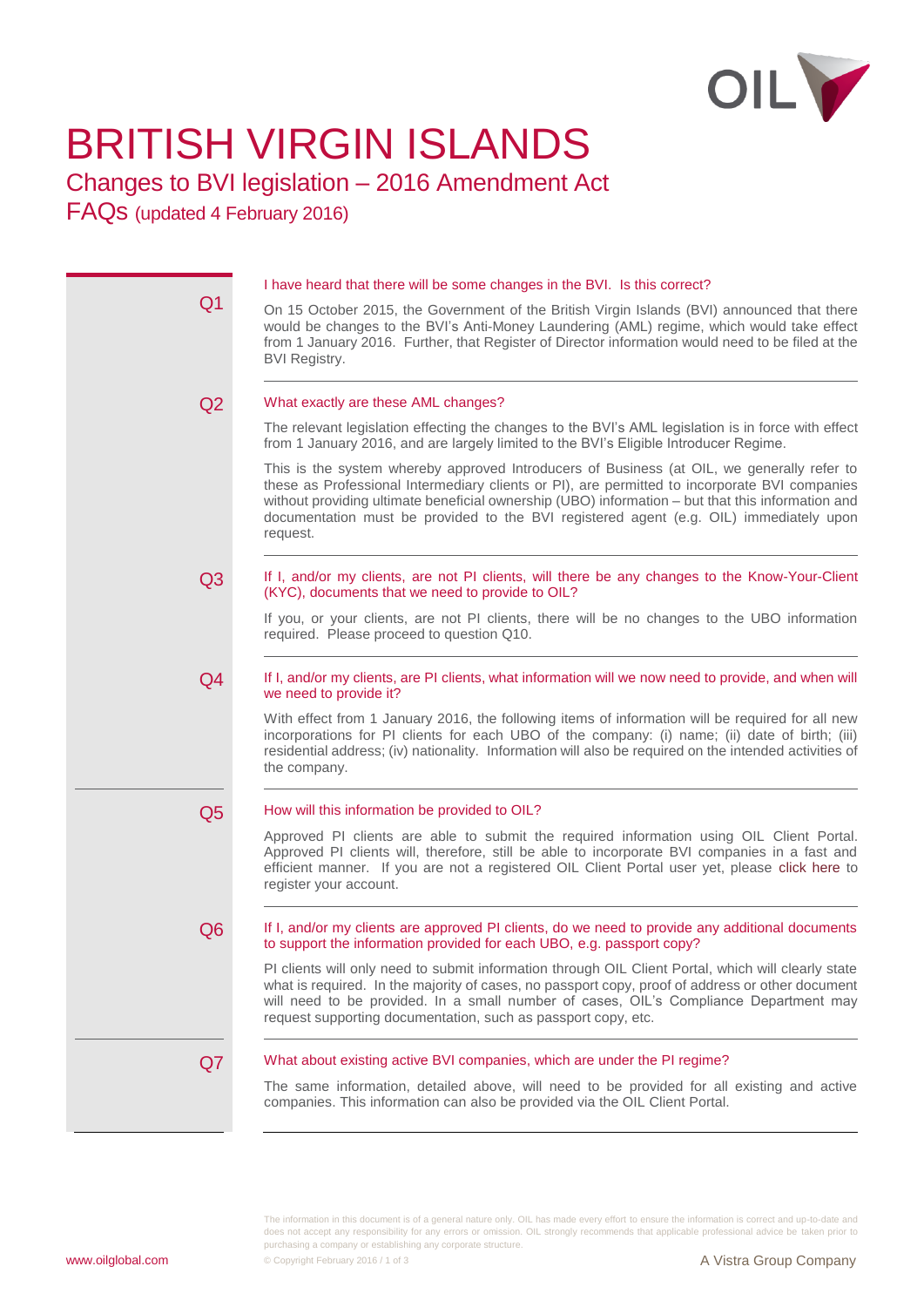



does not accept any responsibility for any errors or omission. OIL strongly recommends that applicable professional advice be taken prior to

purchasing a company or establishing any corporate structure.

**[www.oilglobal.com](http://www.oilglobal.com/) Copyright February 2016 / 2 of 3 Copyright February 2016 / 2 of 3 A Vistra Group Company**